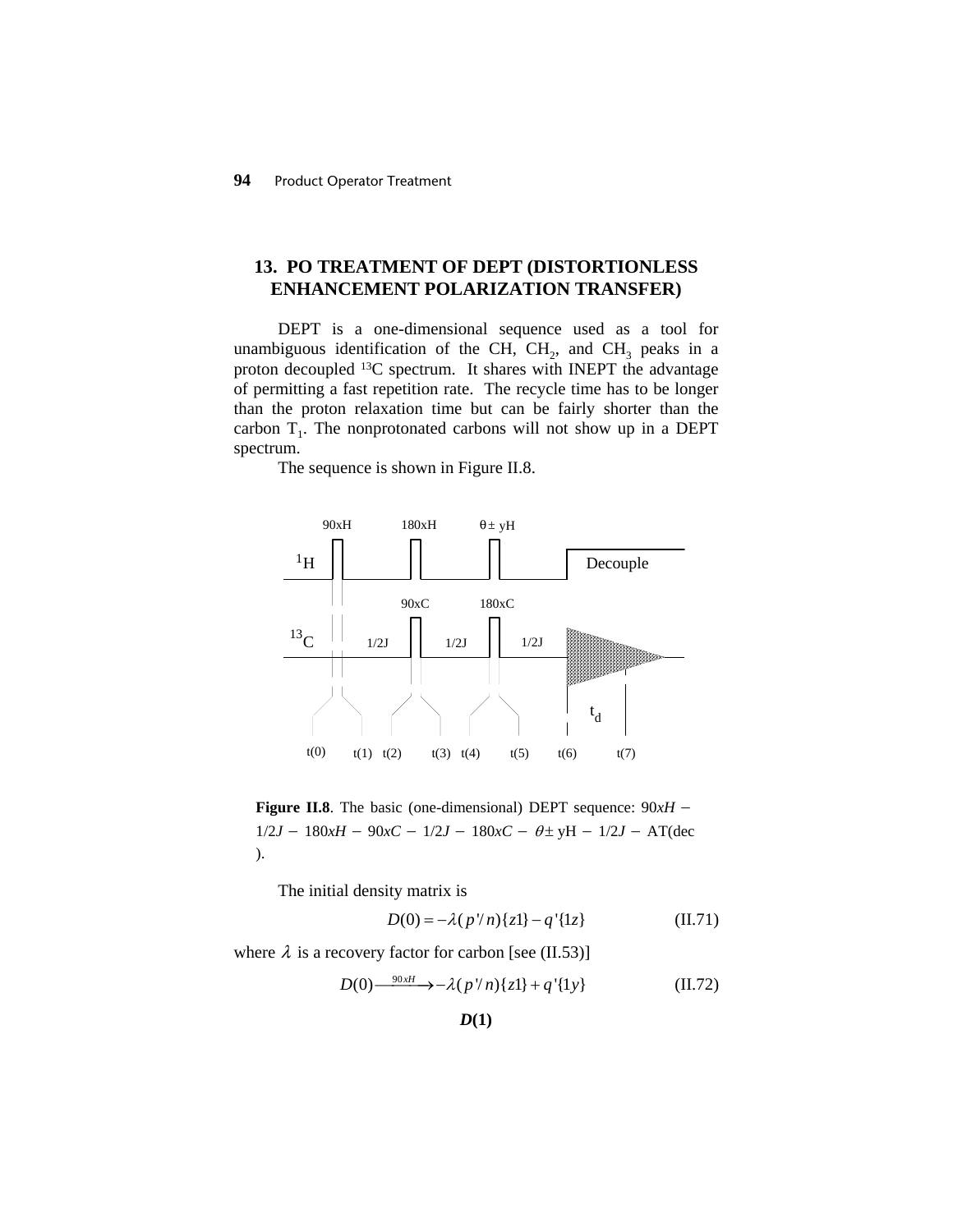DEPT **95**

For the evolution we use the notations

$$
c = \cos \Omega_c / 2J \qquad c' = \cos \Omega_H / 2J \qquad C = \cos \pi J / 2J = \cos \pi / 2 = 0
$$
  

$$
s = \sin \Omega_c / 2J \qquad s' = \sin \Omega_H / 2J \qquad S = \sin \pi J / 2J = \sin \pi / 2 = 1
$$
  
(II.73)

In treating the evolution, the shift and coupling may be handled in any order. Here, because of the particular values of *C* and *S*, we are better off by starting with the coupling.

$$
D(1) \xrightarrow{J \text{ coupl.}} -\lambda(p \, \text{'} n) \{z1\} - q' \{zx\}
$$
\n
$$
\xrightarrow{\text{shift H}} -\lambda(p \, \text{'} n) \{z1\} - q'c' \{zx\} - q' s' \{zy\} \tag{II.74}
$$

*D***(2)**

$$
D(2) \xrightarrow{\text{180} \times H} -\lambda (p \, 'n) \{z1\} - q \, 'c \, ' \{zx\} + q \, 's \, ' \{zy\}
$$
\n
$$
\xrightarrow{\text{90} \times C} \lambda (p \, 'n) \{y1\} + q \, 'c \, ' \{yx\} - q \, 's \, ' \{yy\} \tag{II.75}
$$

## *D***(3)**

The multiplet formalism { } can help us only so far. It does not apply to the coupled evolution of terms like  $\{zx\}$  or  $\{yx\}$  since this coupled evolution is followed by some more pulses (cf. Rule #5 in Appendix L). We have to consider separately the CH, CH<sub>2</sub>, and CH<sub>3</sub>, using the corresponding subscripts 1,2,3. For completeness, we will also consider the case of the nonprotonated carbon (subscript zero).

$$
D_0(3) = \lambda p'[y]
$$
  
\n
$$
D_1(3) = \lambda p'[y1] + q'c'[yx] - q's'[yy]
$$
  
\n
$$
D_2(3) = \lambda p'[y11] + q'c'([yx1] + [y1x]) - q's'([yy1] + [y1y])
$$
  
\n
$$
D_3(3) = \lambda p'[y111] + q'c'([yx11] + [y1x1] + [y11x])
$$
  
\n
$$
-q's'([yy11] + [y1y1] + [y11y])
$$
\n(II.76)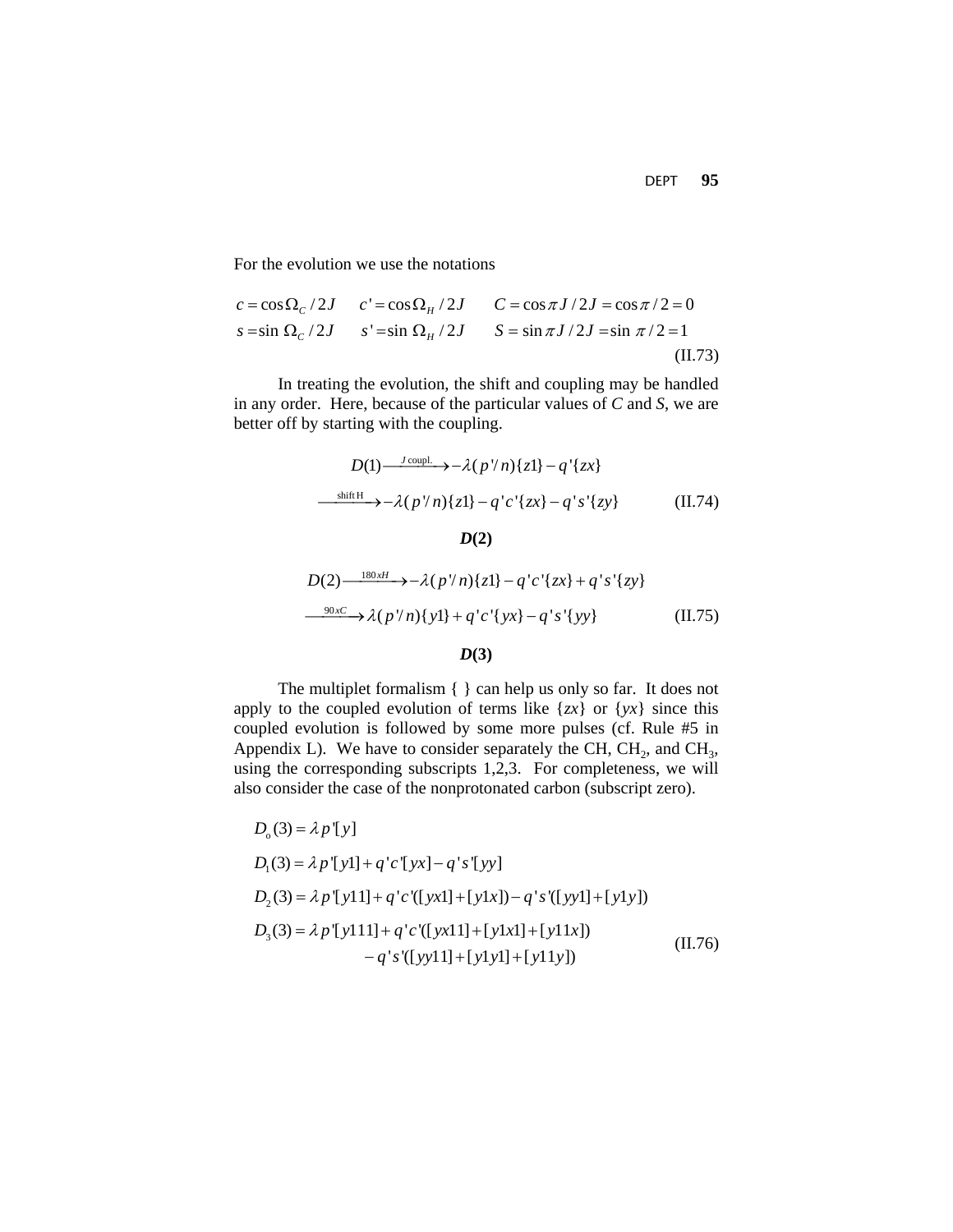## **96** Product Operator Treatment

The evolution from  $t(3)$  to  $t(4)$  leads to

$$
D_0(3) \xrightarrow{\text{shift C}} \lambda p'(c[y] - s[x]) = D_0(4) \qquad \text{(no coupling)}
$$
  
\n
$$
D_1(3) \xrightarrow{J \text{coupl.}} -\lambda p'[xz] + q'(c'[yx] - s'[yy])
$$
  
\n
$$
\xrightarrow{\text{shift H}} -\lambda p'[xz] + q'(c'^2[yx] + c's'[yy] - s'c'[yy] + s'^2[yx])
$$
  
\n
$$
= -\lambda p'[xz] + q'[yx]
$$
  
\n
$$
\xrightarrow{\text{shift C}} -\lambda p'(c[xz] + s[yz]) + q'(c[yx] - s[xx]) = D_1(4)
$$

In processing the evolution of  $D_2(3)$  we have to treat separately the coupling of the carbon with the first and with the second proton.

$$
D_2(3) \xrightarrow{\text{cplAX1}} \rightarrow \neg \lambda p \text{ [xz1]} + q'c'([\text{yx1}] - [\text{xzx}]) - q' s'([\text{yy1}] - [\text{xzy}])
$$
\n
$$
\xrightarrow{\text{cplAX2}} \rightarrow \neg \lambda p \text{ [yzz]} + q'c'(-[\text{xxz}] - [\text{xzx}]) - q' s'([\text{xyz}] - [\text{xzy}])
$$
\n
$$
\xrightarrow{\text{shiftH}} \rightarrow \neg \lambda p \text{ [yzz]} + q'c'^2(-[\text{xxz}] - [\text{xzx}]) + q'c' s'(-[\text{xyz}] - [\text{xzy}])
$$
\n
$$
- q' s'c'(-[\text{xyz}] - [\text{xzy}]) - q' s'^2([\text{xxz}] + [\text{xzx}])
$$
\n
$$
= \neg \lambda p \text{ [yzz]} - q'([\text{xxz}] + [\text{xzx}]) - \xrightarrow{\text{shiftC}} \neg \lambda p'(\text{c}[yzz] - s[\text{xzz}])
$$
\n
$$
-q'c([\text{xxz}] + [\text{xzx}]) - q' s([\text{yxz}] + [\text{yzx}]) = D_2(4)
$$

We were allowed to handle the evolution of both protons in one step only because none of the POs had *x* or *y* for both protons, i.e., only one proton was affected by the evolution in each PO.

Similar calculations will produce  $D_3(4)$ . Summarizing the results at *t*(4) we have:

$$
D_0(4) = \lambda p'(c[y] - s[x])
$$
  
\n
$$
D_1(4) = \lambda p'(-c[xz] - s[yz]) + q'c[yx] - q's[xx]
$$
 (II.77)  
\n
$$
D_2(4) = \lambda p'(-c[yzz] + s[xzz]) - q'c([xxz] + [xzx]) - q's([yxz] + [yzx])
$$
  
\n
$$
D_3(4) = \lambda p'(c[xzzz] + s[yzzz]) - q'c([yxzz] + [yzxz] + [yzzx])
$$
  
\n
$$
+ q's([xxzz] + [xzxz] + [xzxx])
$$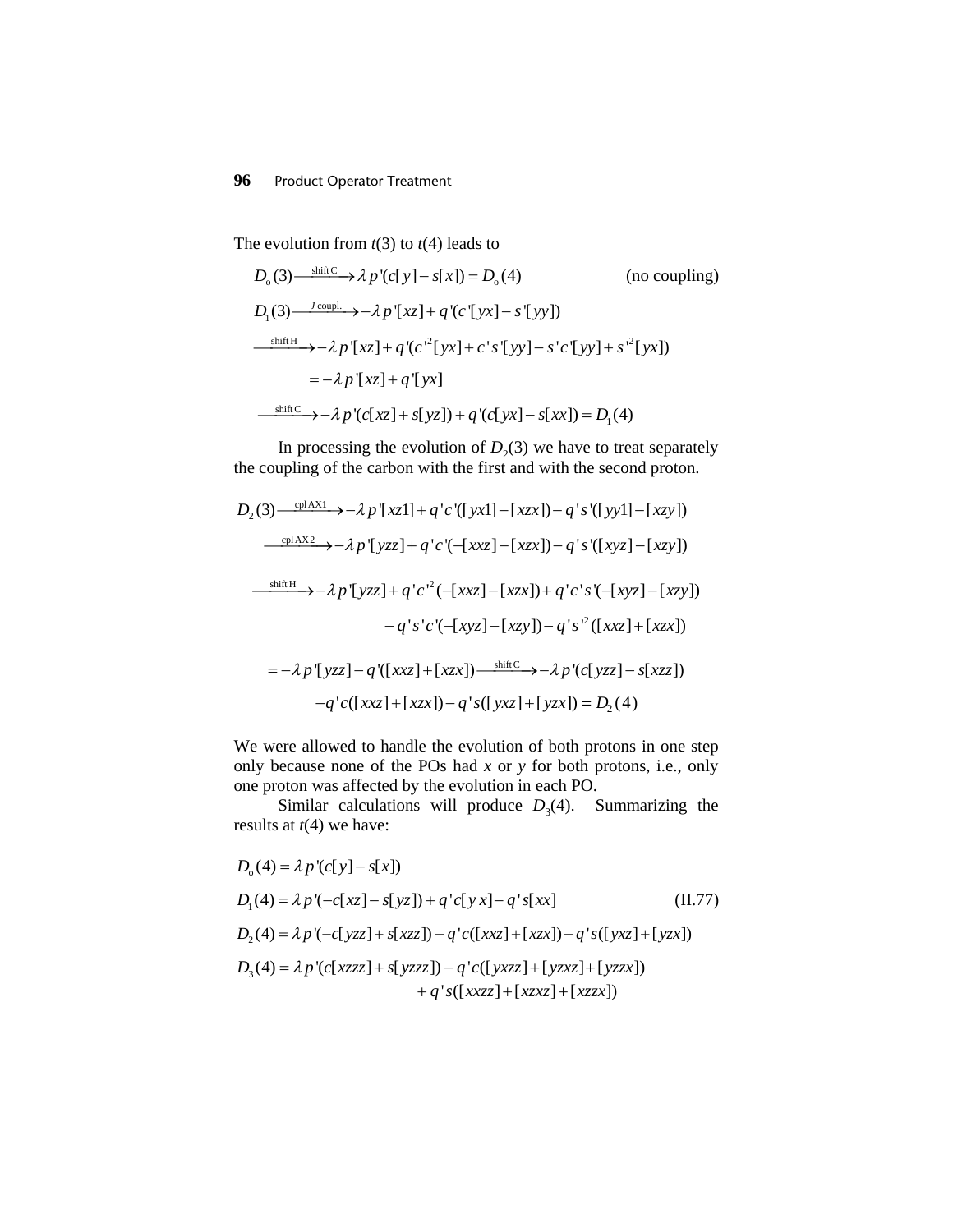The  $\theta \pm y$  pulse is mathematically equivalent to a  $\pm \theta y$  pulse. Therefore, we will treat it as a rotation about the y-axis with alternate signs of  $\theta$ . We take also into account that

> $\cos(-\theta) = \cos\theta$  ;  $\sin(-\theta) = -\sin\theta$  $\cos(\pm\theta) = \cos\theta$  ;  $\sin(\pm\theta) = \pm\sin\theta$

$$
D_{\text{o}}(4) \xrightarrow{180 \times C} \lambda p \left( -c[y] - s[x] \right) = D_{\text{o}}(5)
$$

(the proton pulse has no effect).

$$
D_1(4) \xrightarrow{\text{180xC}} \lambda p'(-c[xz] + s[yz]) - q'c[yx] - q' s[xx]
$$
  

$$
\xrightarrow{\pm \theta yH} \lambda p' \cos \theta(-c[xz] + s[yz]) \pm q' \sin \theta(c[yz] + q' s[xz] + \text{NOT}
$$
  

$$
= D_1(5)
$$

In the last calculation we have retained only the observable terms ([*x*1],[*y*1])and the potentially observable terms ([*xz*],[*yz*]). We have relegated terms as [*xx*], [*xy*], [*yx*], [*yy*] to the NOT bunch (nonobservable terms), as described in Appendix K.

In processing  $D_2(4)$  we have to calculate the effect of the proton pulse, which is neither 90° nor 180°, separately on the two protons (see end of Section II.6).

$$
D_2(4) \xrightarrow{\text{180xC}} \rightarrow
$$
\n
$$
\longrightarrow \lambda p'(c[yzz] + s[xzz]) - q'c([xxz] + [xzx]) + q' s([yxz] + [yzx])
$$
\n
$$
\xrightarrow{\pm \theta yX1} \lambda p' \cos \theta(c[yzz] + s[xzz]) + q' \cos \theta(-c[xzx] + s[yzx])
$$
\n
$$
\pm q' \sin \theta(c[xzz] - s[yzz]) + \text{NOT}
$$
\n
$$
\xrightarrow{\pm \theta yX2} \lambda p' \cos^2 \theta(c[yzz] + s[xzz]) \pm q' \cos \theta \sin \theta(c[xzz] - s[yzz])
$$
\n
$$
\pm q' \sin \theta \cos \theta(c[xzz] - s[yzz]) + \text{NOT}
$$
\n
$$
= \lambda p' \cos^2 \theta(c[yzz] + s[xzz]) \pm 2q' \cos \theta \sin \theta(c[xzz] - s[yzz]) + \text{NOT}
$$
\n
$$
= D_2(5)
$$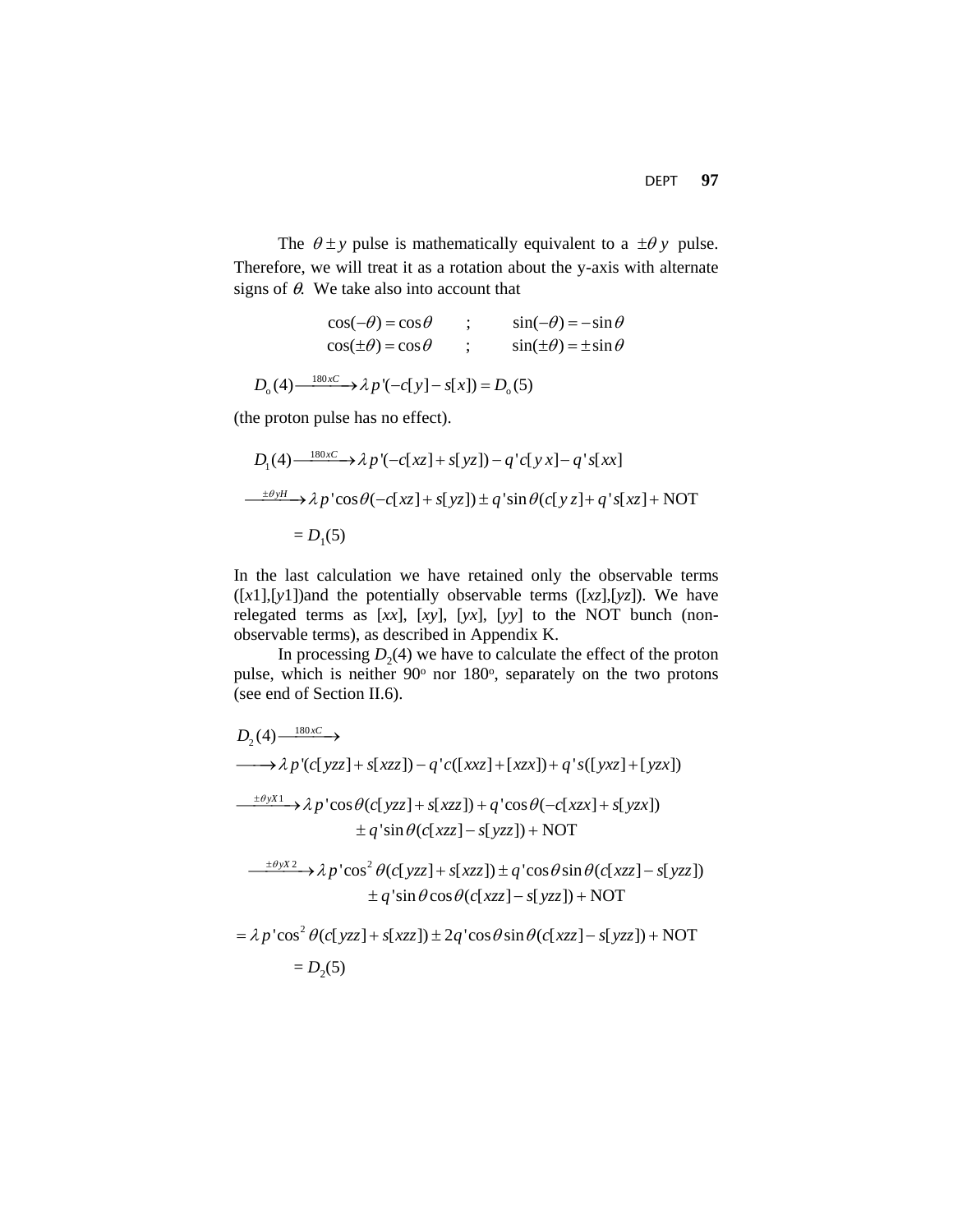## **98** Product Operator Treatment

Similar calculations have to be performed on  $D_3(4)$  and the situation at  $t(5)$  is

$$
D_0(5) = \lambda p'(-c[y] - s[x])
$$
  
\n
$$
D_1(5) = \lambda p' \cos \theta(-c[xz] + s[yz]) \pm q' \sin \theta(c[yz] + q' s[xz] + NOT
$$
  
\n
$$
D_2(5) = \lambda p' \cos^2 \theta(c[yzz] + s[xzz])
$$
  
\n
$$
\pm 2q' \cos \theta \sin \theta(c[xzz] - s[yzz]) + NOT
$$
  
\n
$$
D_3(5) = lp' \cos^3 q(c[xzzz] - s[yzzz])
$$
  
\n
$$
\pm 3q' \cos^2 q \sin q(-c[yzzz] - s[xzzz]) + NOT
$$

Follows now the last 1/2*J* coupled evolution. We will retain only the observable terms, having *x* or *y* for carbon and 1 for all protons.

$$
D_0(5) \xrightarrow{\text{shift } C} \lambda p'(-c^2[y] + cs[x] - sc[x] - s^2[y]) = -\lambda p'[y]
$$
  
\n
$$
= -\lambda p'[y] = D_0(6)
$$
  
\n
$$
D_1(5) \xrightarrow{\text{coupL}} \lambda p' \cos \theta(-c[y1] - s[x1]) \pm q' \sin \theta(-c[x1] + s[y1] + \text{NOT}
$$
  
\n
$$
\xrightarrow{\text{shift } C} \lambda p' \cos \theta(-c^2[y1] + cs[x1] - sc[x1] - s^2[y1])
$$
  
\n
$$
\pm q' \sin \theta(-c^2[x1] - cs[y1] + sc[y1] - s^2[x1]) + \text{NOT}
$$
  
\n
$$
= -\lambda p' \cos \theta[y1] - (\pm q' \sin \theta[x1]) + \text{NOT} = D_1(6)
$$

After performing similar calculatons for  $D_2(5)$  and  $D_3(5)$ , we can summarize the results at *t*(6) as follows

$$
D_o(6) = -\lambda p'[y]
$$
  
\n
$$
D_1(6) = -(\lambda p' \cos \theta[y1] \pm q' \sin \theta[x1]) + NOT
$$
\n(II.79)  
\n
$$
D_2(6) = -(\lambda p' \cos^2 \theta[y11] \pm 2q' \sin \theta \cos \theta[x11]) + NOT
$$
  
\n
$$
D_3(6) = -(\lambda p' \cos^3 \theta[y111] \pm 3q' \sin \theta \cos^2 \theta[x111]) + NOT
$$

As a remarkable achievement of the DEPT sequence, we notice that no chemical shift (proton or carbon) is expressed in the density matrix at time  $t(6)$ , when the acquisition begins. We will not have any frequency dependent phase shift. This alone can justify the "distortionless" claim in the name of the sequence.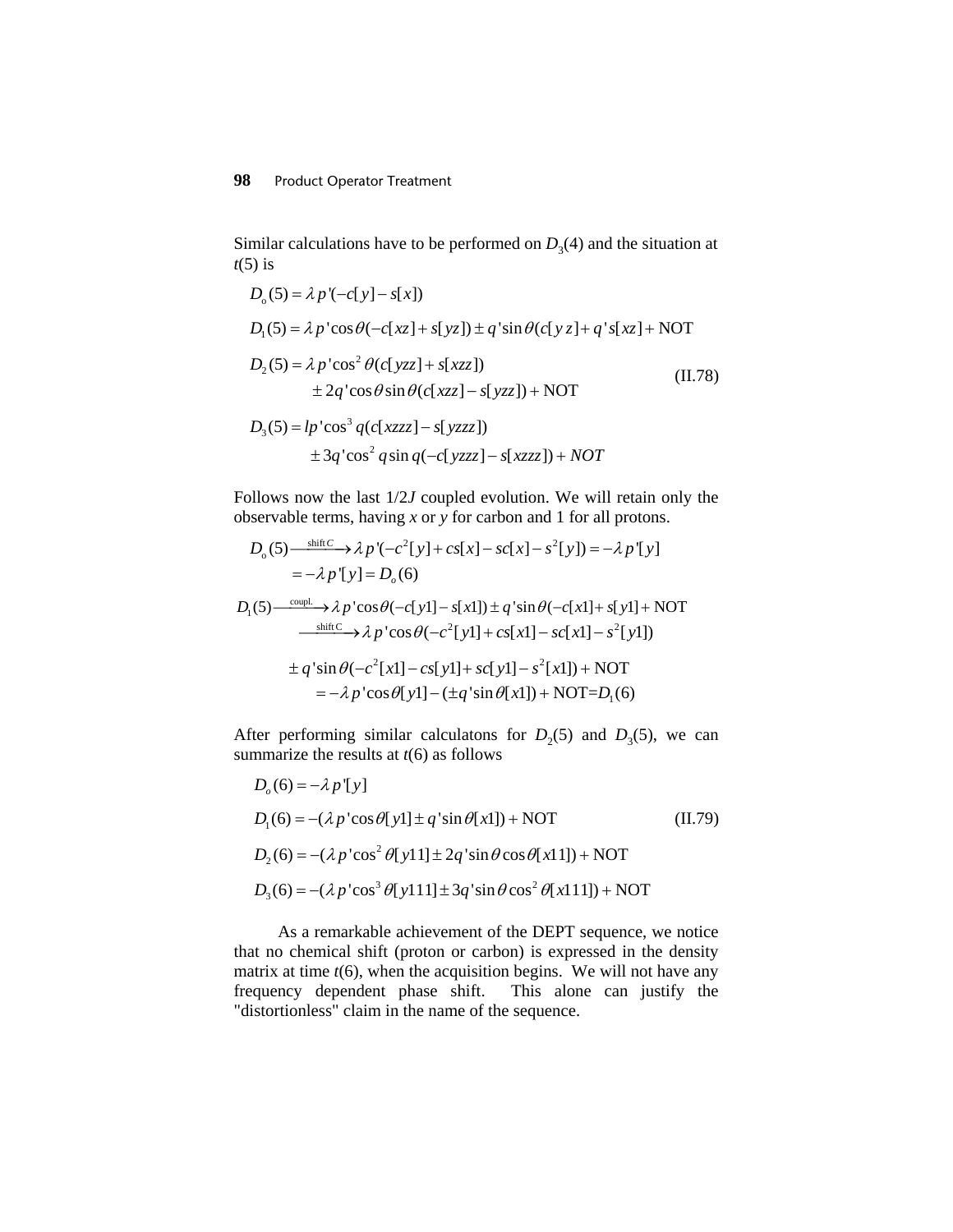The term containing  $\lambda$  can be relatively small when a high repetition rate is used. We are interested in the second term, which does not contain the factor  $\lambda$  and is also polarization enhanced (has  $q'$ ) rather than *p*').

The first term can be edited out by phase cycling. The  $\pm \sin \theta$ factor in the expression of the density matrix corresponds to the last proton pulse (see Figure II.8) being applied along the +*y* and  $-y$ axis, respectively. If we take a scan with the phase +*y* and subtract it from the one with phase  $- y$ , the first term is cancelled and we are left with

$$
D_1(6) = q' \sin \theta[x1] + NOT
$$
  
\n
$$
D_2(6) = 2q' \sin \theta \cos \theta[x11] + NOT
$$
  
\n
$$
D_3(6) = 3q' \sin \theta \cos^2 \theta[x111] + NOT
$$
 (II.80)

The subtraction is performed by a  $180^\circ$  shift in the receiver phase. Theoretically, a two-step phase cycling is enough, in which the phase of the last proton pulse is

$$
- y + y
$$
  
and the receiver phase is  

$$
0^{\circ}
$$
 180°

Additional phase cycling is commonly used to cancel radio-frequency interferences and the effect of pulse imperfections.

The nonprotonated carbons do not appear in the phase-cycled spectrum. The discrimination between CH,  $CH<sub>2</sub>$ , and  $CH<sub>3</sub>$  is done by running the sequence three times, with different values of the flip angle  $\theta$ , namely 90 $\degree$ , 45 $\degree$  and 135 $\degree$ .

When  $\theta = 90^{\circ}$ , then  $\cos \theta = 0$ ,  $\sin \theta = 1$  and (II.80) becomes

$$
D_1(6) = q'[x1]) + NOT
$$
  

$$
D_2(6) = NOT
$$
  

$$
D_3(6) = NOT
$$

and the receiver phase is

This is a <sup>13</sup>C spectrum in which only the CH lines appear. When  $\theta$  is slightly larger or smaller than  $90^\circ$ , a CH<sub>2</sub> will appear as a small singlet, negative or positive, respectively. That is why DEPT is a good method for calibrating the  $90^\circ$  proton pulse in a spectrometer configured for observing carbon.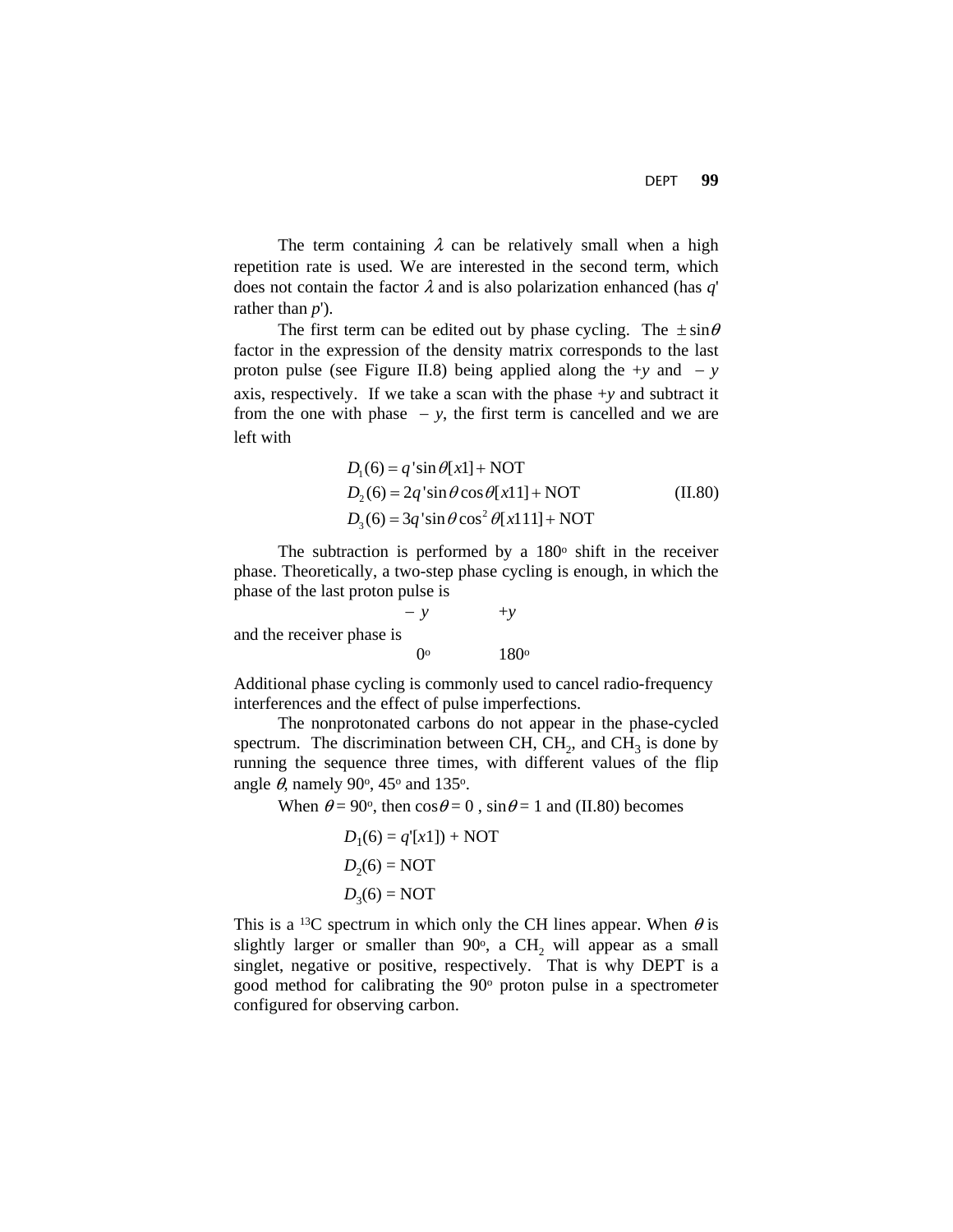When 
$$
\theta = 45^{\circ}
$$
,  $\cos \theta = 1/\sqrt{2}$ ,  $\sin \theta = 1/\sqrt{2}$  and (II.80) becomes  
\n
$$
D_1(6) = (1/\sqrt{2})q'[x1] + NOT
$$
\n
$$
D_2(6) = q'[x11] + NOT
$$
\n
$$
D_3(6) = (3/2\sqrt{2})q'[x111] + NOT
$$

All CH, CH<sub>2</sub>, and CH<sub>3</sub> appear as positive singlets.

When  $\theta = 135^{\circ}$ , then  $\cos \theta = -1/\sqrt{2}$ ,  $\sin \theta = 1/\sqrt{2}$  and (II.80) becomes

$$
D_1(6) = (1 / \sqrt{2})q'[x1]) + NOT
$$
  
\n
$$
D_2(6) = -q'[x11] + NOT
$$
  
\n
$$
D_3(6) = (3/2\sqrt{2})q'[x111]) + NOT
$$

This is the same situation as for  $45^{\circ}$ , but CH<sub>2</sub> peaks appear negative.

We have discussed all the features of DEPT using the expression of the density matrix at time  $t(6)$ , when the acquisition begins. The <sup>13</sup>C magnetization, which is oriented along *x* at  $t(6)$ , will precess during the acquisition with the Larmor frequency corresponding to the respective line and will appear as a singlet.

In principle only the  $90^\circ$  and the  $135^\circ$  runs are sufficient for an unambigous identification of the CH, CH<sub>2</sub>, and CH<sub>3</sub> peaks. The  $45^\circ$ run is necessary when one wants to do spectral editing. For the nonprotonated carbons, a normal run is needed with a long recycle time.

Modern instruments offer the possibility to edit DEPT spectra in order to select only the peaks of one group (e.g., CH) while eliminating the peaks of the other two groups  $(CH_2$  and  $CH_3)$ . This is theoretically based on linear combinations of the spectra obtained with different values of  $\theta$  (45<sup>o</sup>, 90<sup>o</sup>, 135<sup>o</sup>).

Table II.2 contains the relative amplitudes of  $CH$ ,  $CH<sub>2</sub>$ , and  $CH<sub>3</sub>$  peaks for each of the three angles.